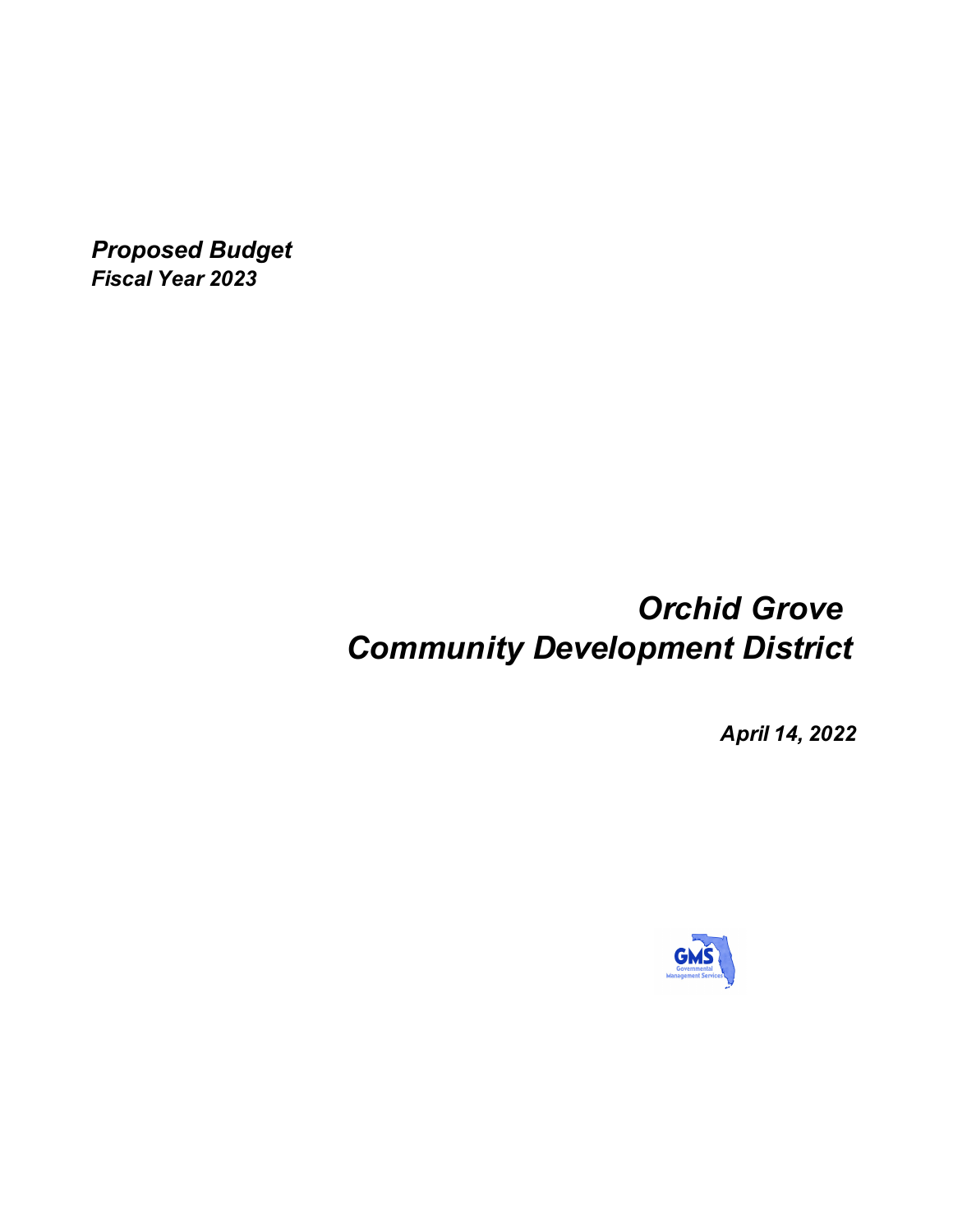## **Orchid Grove Community Development District**

## *TABLE OF CONTENTS*

| General Fund                 |            |
|------------------------------|------------|
| <b>Budget</b>                | Page 1 - 2 |
| Narrative                    | Page 3 - 6 |
| Debt Service Fund            |            |
| Series 2013                  |            |
| <b>Budget</b>                | Page 7     |
| Amortization Schedule - 2013 | Page 8     |
| Series 2015                  |            |
| <b>Budget</b>                | Page 9     |
| Amortization Schedule - 2015 | Page 10    |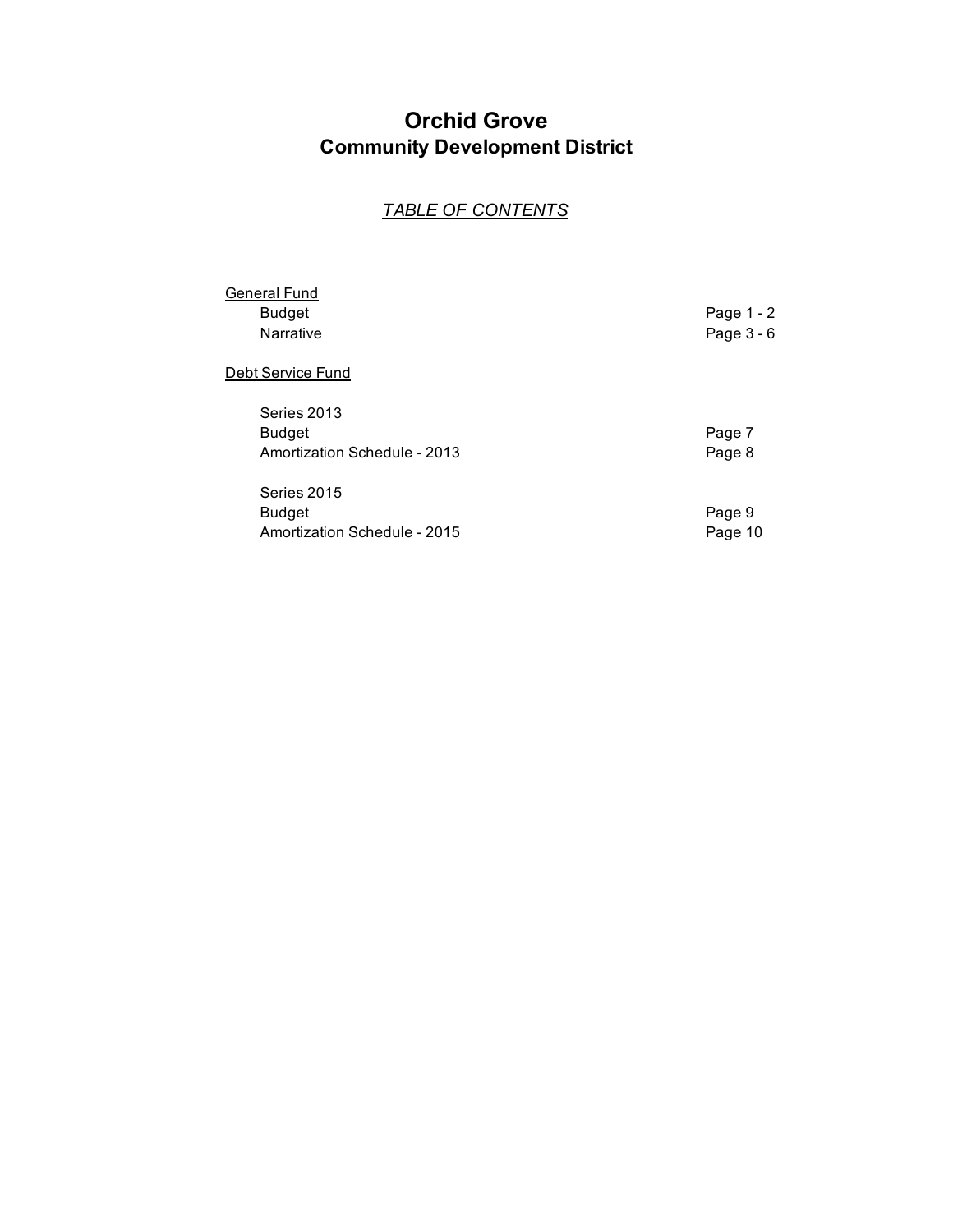## **Orchid Grove**

**Community Development District General Fund** 

| <b>Description</b>                         | <b>FY2022</b><br>Adopted<br><b>Budget</b> | Actual<br>thru<br>2/28/22 | Projected<br><b>Next</b><br><b>7 Months</b> | <b>Total</b><br>Projected at<br>9/30/22 | FY2023<br>Proposed<br><b>Budget</b> |
|--------------------------------------------|-------------------------------------------|---------------------------|---------------------------------------------|-----------------------------------------|-------------------------------------|
| <b>Revenues</b>                            |                                           |                           |                                             |                                         |                                     |
| <b>Maintenance Assessments</b>             | \$347,207                                 | \$339.738                 | \$7.469                                     | \$347,207                               | \$347,207                           |
| Interest/Miscellaneous Income              | \$750                                     | \$181                     | \$253                                       | \$434                                   | \$750                               |
| Unassigned Fund Balance                    | \$222,976                                 | \$357,317                 | \$0                                         | \$357,317                               | \$226,554                           |
|                                            |                                           |                           |                                             |                                         |                                     |
| <b>Total Revenues</b>                      | \$570,933                                 | \$697,235                 | \$7,722                                     | \$704,958                               | \$574,511                           |
| <b>Expenditures</b>                        |                                           |                           |                                             |                                         |                                     |
| Administrative                             |                                           |                           |                                             |                                         |                                     |
| <b>Supervisor Fees</b>                     | \$12,000                                  | \$1,600                   | \$7,000                                     | \$8,600                                 | \$12,000                            |
| <b>FICA Payable</b>                        | \$918                                     | \$122                     | \$536                                       | \$658                                   | \$918                               |
| Engineering                                | \$16,500                                  | \$1,380                   | \$1,500                                     | \$2,880                                 | \$16,500                            |
| <b>Dissemination</b>                       | \$2,500                                   | \$1,042                   | \$1,458                                     | \$2,500                                 | \$2,500                             |
| Arbitrage                                  | \$600                                     | \$0                       | \$600                                       | \$600                                   | \$600                               |
| Attorney                                   | \$25,000                                  | \$5,100                   | \$7,140                                     | \$12,240                                | \$25,000                            |
| <b>Annual Audit</b>                        | \$5,100                                   | \$0                       | \$5,100                                     | \$5,100                                 | \$5,100                             |
| <b>Trustee Fees</b>                        | \$7,900                                   | \$3,500                   | \$4,364                                     | \$7,864                                 | \$7,900                             |
| <b>Property Appraiser</b>                  | \$1,000                                   | \$858                     | \$0                                         | \$858                                   | \$1.000                             |
| <b>Management Fees</b>                     | \$32,692                                  | \$13,622                  | \$19,070                                    | \$32,692                                | \$34,327                            |
| Assessment Roll                            | \$2,500                                   | \$2,500                   | \$0                                         | \$2,500                                 | \$2,500                             |
| <b>Computer Time</b>                       | \$1,000                                   | \$417                     | \$583                                       | \$1,000                                 | \$1,000                             |
| <b>Website Compliance</b>                  | \$1,000                                   | \$417                     | \$583                                       | \$1,000                                 | \$1,000                             |
| Telephone                                  | \$25                                      | \$0                       | \$25                                        | \$25                                    | \$25                                |
| Postage                                    | \$950                                     | \$154                     | \$216                                       | \$370                                   | \$950                               |
|                                            |                                           |                           | \$0                                         |                                         |                                     |
| Insurance                                  | \$6,200                                   | \$5,758                   |                                             | \$5,758                                 | \$6,200                             |
| Printing & Binding                         | \$800                                     | \$338                     | \$473                                       | \$810                                   | \$850                               |
| Legal Advertising                          | \$1,750                                   | \$0                       | \$778                                       | \$778                                   | \$1,000                             |
| <b>Other Current Charges</b>               | \$1,000                                   | \$241                     | \$338                                       | \$579                                   | \$750                               |
| <b>Office Supplies</b>                     | \$175                                     | \$70                      | \$98                                        | \$168                                   | \$175                               |
| Dues, Licenses                             | \$175                                     | \$175                     | \$0                                         | \$175                                   | \$175                               |
| Capital Outlay                             | \$250                                     | \$0                       | \$0                                         | \$0                                     | \$250                               |
| <b>Total Administrative</b>                | \$120,035                                 | \$37,293                  | \$49,862                                    | \$87,155                                | \$120,720                           |
| Field                                      |                                           |                           |                                             |                                         |                                     |
| Field Management                           | \$10,000                                  | \$4.167                   | \$5,833                                     | \$10,000                                | \$10,500                            |
| FPL-Electric Lift Stations A/B             | \$11,000                                  | \$3.649                   | \$5,108                                     | \$8,757                                 | \$11,000                            |
| FPL- Lighting Agreement                    | \$44,000                                  | \$17,156                  | \$24,018                                    | \$41,174                                | \$44,000                            |
| Lift Station/Lake Maintenance              | \$20,000                                  | \$3,309                   | \$4,632                                     | \$7,941                                 | \$20,000                            |
| Contingency                                | \$15,500                                  | \$5,970                   | \$8,358                                     | \$14,328                                | \$15,500                            |
| Capital Outlay                             | \$50,000                                  | \$0                       | \$50,000                                    | \$50,000                                | \$50,000                            |
| <b>Total Field</b>                         | \$150,500                                 | \$34,250                  | \$97,951                                    | \$132,201                               | \$151,000                           |
| <b>Clubhouse Operating and Maintenance</b> |                                           |                           |                                             |                                         |                                     |
| Management - Castle                        | \$30,000                                  | \$12,500                  | \$17,500                                    | \$30.000                                | \$30,000                            |
| Management - Clubhouse Attendant           | \$15,000                                  | \$6,250                   | \$8,750                                     | \$15,000                                | \$15,000                            |
| Insurance                                  | \$11,000                                  | \$11,470                  | \$0                                         | \$11,470                                | \$12,500                            |
| <b>Water Utilities</b>                     | \$2,700                                   | \$937                     | \$1,311                                     | \$2,248                                 | \$2,700                             |
|                                            |                                           |                           |                                             |                                         |                                     |
| <b>Electric Utilities</b>                  | \$14,000                                  | \$5,906                   | \$8,269                                     | \$14,175                                | \$15,000                            |
| Security                                   | \$19,200                                  | \$4,800                   | \$14,400                                    | \$19,200                                | \$19,200                            |
| Cable/Wifi/Alarm                           | \$165                                     | \$290                     | \$0                                         | \$290                                   | \$300                               |
| Pool Maintenance                           | \$16,000                                  | \$5,048                   | \$10,952                                    | \$16,000                                | \$16,000                            |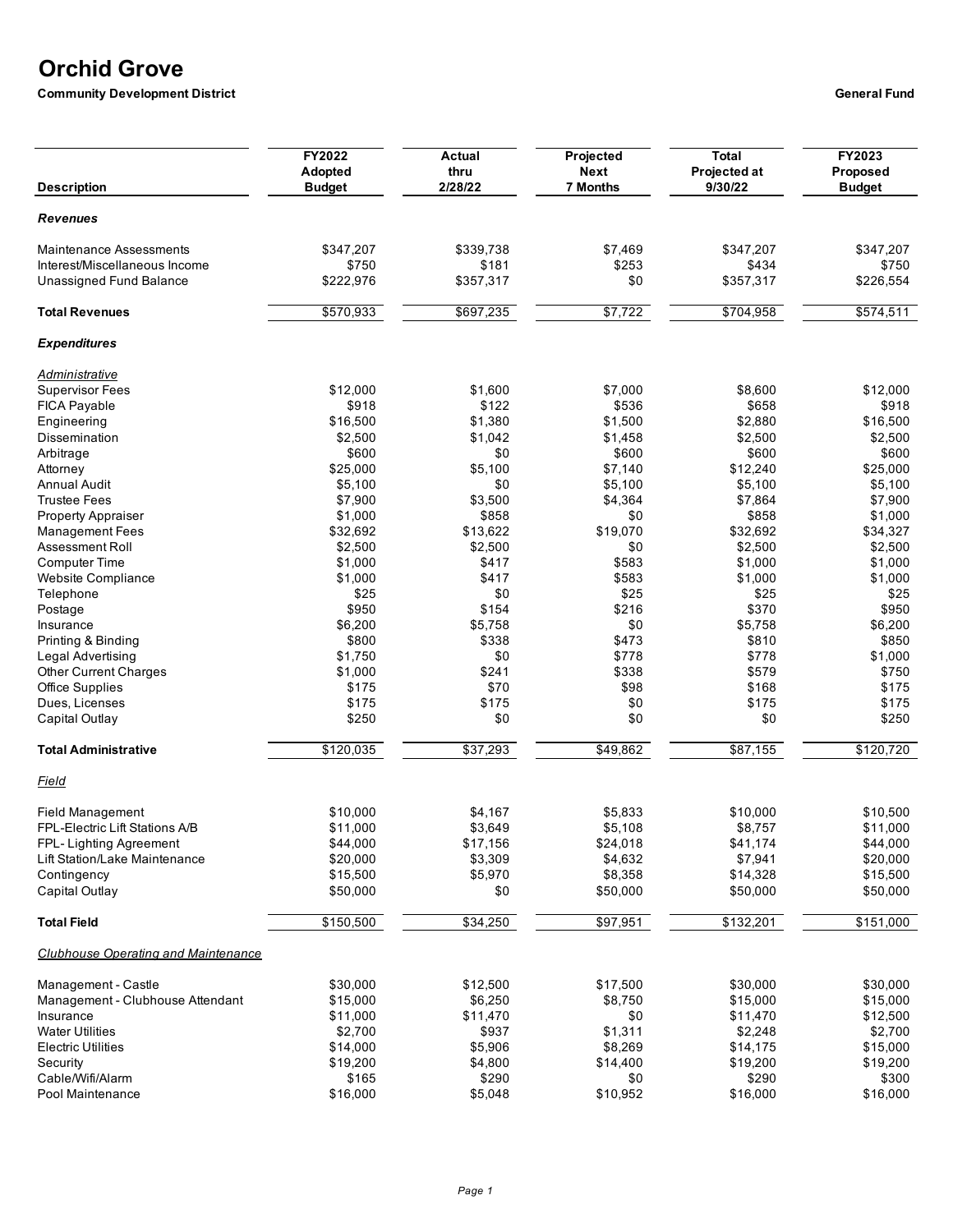# **Orchid Grove**

**Community Development District General Fund** 

| <b>Description</b>                              | FY2022<br>Adopted<br><b>Budget</b> | Actual<br>thru<br>2/28/22 | Projected<br>Next<br><b>7 Months</b> | Total<br>Projected at<br>9/30/22 | FY2023<br><b>Proposed</b><br><b>Budget</b> |
|-------------------------------------------------|------------------------------------|---------------------------|--------------------------------------|----------------------------------|--------------------------------------------|
| Clubhouse Operating and Maintenance (continued) |                                    |                           |                                      |                                  |                                            |
| Plant Replacement/Mulch                         | \$5,000                            | \$2,404                   | \$2,596                              | \$5,000                          | \$5,000                                    |
| Landscape Maintenance - Clubhouse               | \$12,096                           | \$3,024                   | \$9,072                              | \$12,096                         | \$12,096                                   |
| <b>Building Supplies Maintenance</b>            | \$13,500                           | \$4,376                   | \$6,126                              | \$10,502                         | \$13,500                                   |
| <b>Fitness Equipment</b>                        | \$10,000                           | \$395                     | \$553                                | \$948                            | \$10,000                                   |
| Repair/Replacement                              | \$12,000                           | \$6,679                   | \$5,321                              | \$12,000                         | \$12,000                                   |
| Miscellaneous Maintenance                       | \$23,000                           | \$6,415                   | \$8,981                              | \$15,397                         | \$23,000                                   |
| Capital Outlay                                  | \$50,000                           | \$0                       | \$50,000                             | \$50,000                         | \$50,000                                   |
| <b>First Quarter Operating</b>                  | \$66,496                           | \$0                       | \$44,723                             | \$44,723                         | \$66,496                                   |
| <b>Total Clubhouse O&amp;M</b>                  | \$300,157                          | \$70,494                  | \$188,554                            | \$259,048                        | \$302,792                                  |
| <b>Total Expenditures</b>                       | \$570,691                          | \$142,037                 | \$336,366                            | \$478,404                        | \$574,511                                  |
| <b>Assigned Fund Balance</b>                    | \$242                              | \$555,198                 | (\$328,644)                          | \$226,554                        | \$0                                        |
|                                                 |                                    |                           | FY2021                               | FY2022                           | FY2023                                     |

|                              | FY2021       | FY2022       | <b>FY2023</b> |
|------------------------------|--------------|--------------|---------------|
| Net Assessments              | \$347.206.86 | \$347,206.86 | \$347.206.86  |
| Plus Tax Collector Fees (2%) | \$7,387.38   | \$7,387.38   | \$7,387.38    |
| Plus Discounts (4%)          | \$14,774.76  | \$14,774.76  | \$14,774.76   |
| <b>Gross Assessments</b>     | \$369.369.00 | \$369,369.00 | \$369,369.00  |
| No. of Units                 | 429          | 429          | 429           |
| <b>Per Unit Assessments</b>  | \$861.00     | \$861.00     | \$861.00      |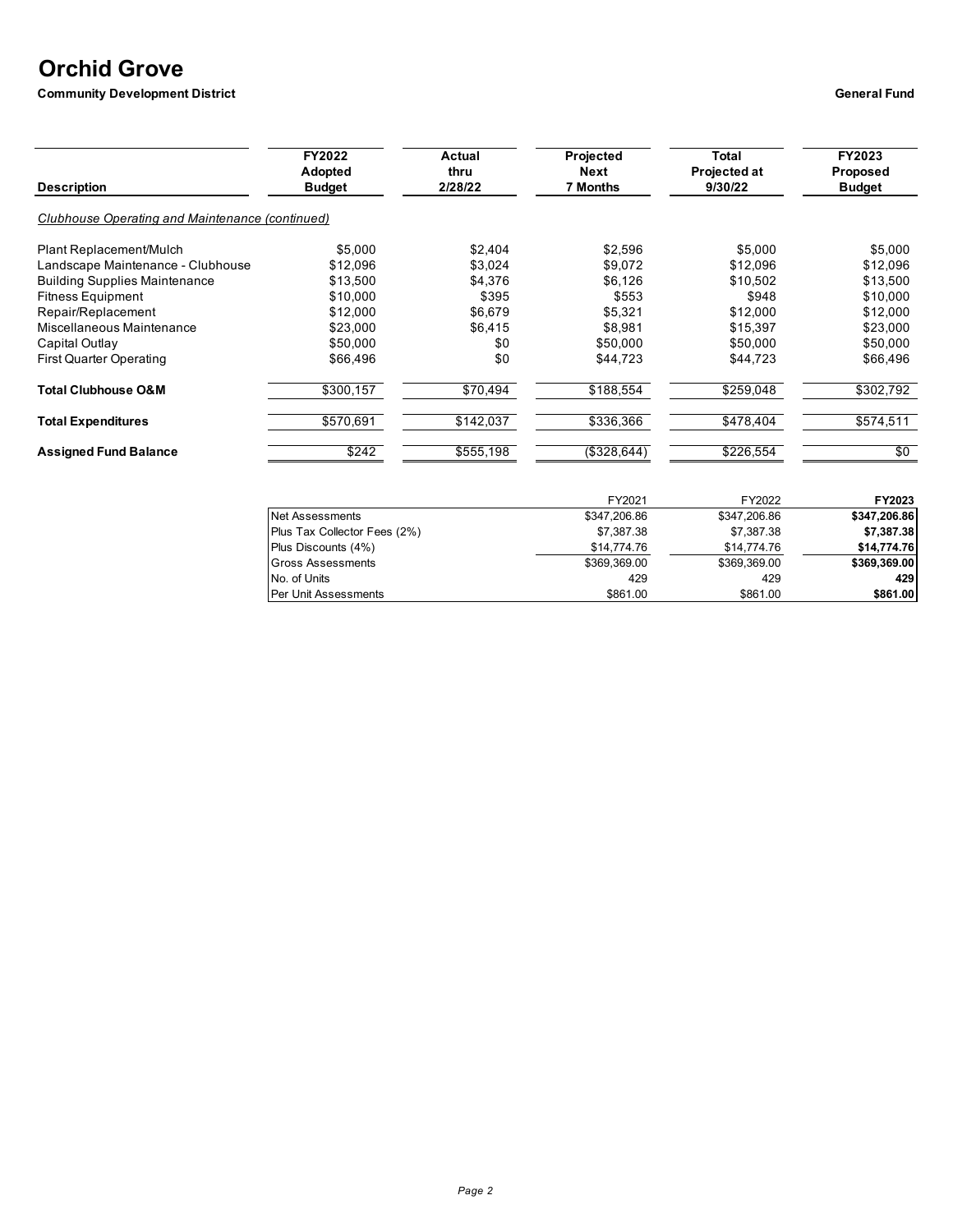### **REVENUES:**

#### *Maintenance Assessments*

It is presently anticipated that the District will levy a Maintenance Assessment to all landowners within the District to funding the Operations and Maintenance for the fiscal year.

#### *Interest/Miscellaneous Income*

The District will have all excess funds invested with the State Board of Administration. The Amount is based upon the estimated average balance of funds available during the fiscal year.

#### **EXPENDITURES:**

#### *Administrative:*

#### *Supervisor Fees*

The Florida Statutes allows each board member to receive \$200 per meeting not to exceed \$4,800 in one year. The amount for the fiscal year is based upon all five supervisors attending the estimated 12 annual meetings.

#### *FICA Expense*

Represents the Employer's share of Social Security and Medicare taxes withheld from Board of Supervisors checks.

#### *Engineering Fees*

The District's engineer will be providing general engineering services to the District, i.e. attendance and preparation for monthly board meetings, review invoices, etc.

#### *Arbitrage*

The District is required to have an annual arbitrage rebate calculation on the District's Bonds. The District will contract with an independent auditing firm to perform the calculations.

#### *Dissemination*

The District is required by the Security and Exchange Commission to comply with Rule 15(c) (2)-12(b) (5), which relates to additional reporting requirements for un-rated bond issues.

#### *Attorney*

The District's legal counsel will be providing general legal services to the District, i.e. attendance and preparation for monthly meetings, review operating & maintenance contracts, etc.

#### *Annual Audit*

The District is required annually to conduct an audit of its financial records by an Independent Certified Public Accounting Firm.

#### *Trustee Fees*

The District has issued Series 2013 bonds which are held with a Trustee at Wells Fargo and a Series 2015 which are held with a trustee at US Bank. The amount of the trustee fees is based on the agreement between US Bank and the District.

#### *Property Appraiser*

The fee charged by the Broward County Property Appraiser for extending the Special Assessment on the county tax roll for tax year 2020.

#### *Assessment Roll*

The District receives Annual Assessment Administration of 1% of assessments not to exceed \$5,000 Annually by GMS- SF, LLC. The fees of \$2,500 proposed is a discounted rate proposed by GMS-SF,LLC.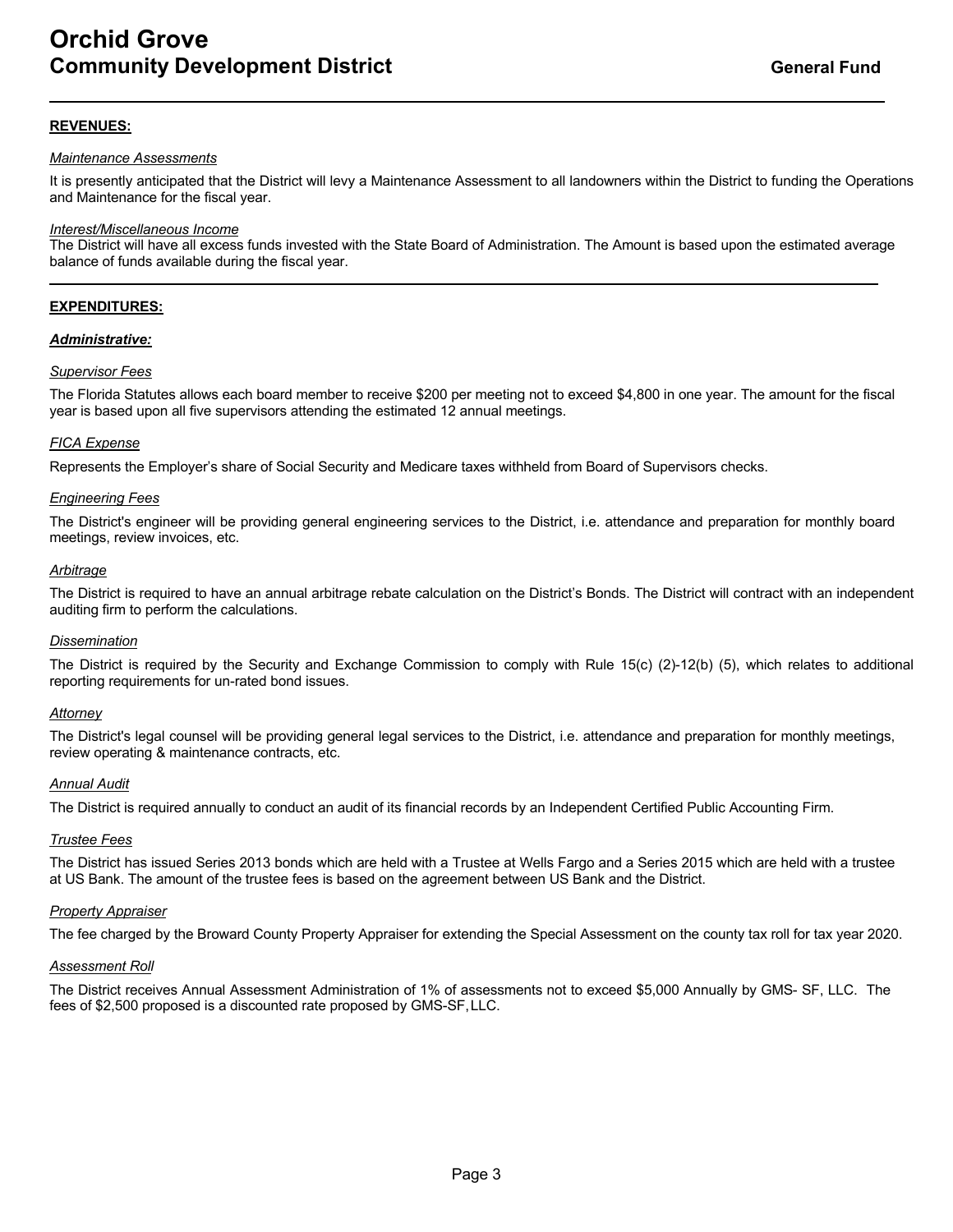#### *Administrative: (continued)*

#### *Management Fees*

The District receives Management, Accounting and Administrative services as part of a Management Agreement with Governmental Management Services – South Florida, LLC.

#### *Computer Time*

The District processes all of its financial activities, i.e. accounts payable, financial statements, etc. on a main frame computer leased by Governmental Management Services – South Florida, LLC.

#### *Website Compliance*

Per Chapter 2014-22, Laws of Florida, all Districts must have a website by October 1, 2015 to provide detailed information on the CDD as well as links to useful websites regarding Compliance issues. This website will be maintained by GMS-SF, LLC and updated monthly.

#### *Telephone*

Telephone and fax machine.

#### *Postage*

Mailing of agenda packages, overnight deliveries, correspondence, etc.

#### *Insurance*

The District's General Liability & Public Officials Liability Insurance policy is with Florida Insurance Alliance. Florida Insurance Alliance specializes in providing insurance coverage to governmental agencies. The amount is based upon similar Community Development Districts.

#### *Printing & Binding*

Printing and Binding agenda packages for board meetings, printing of computerized checks, stationary, envelopes etc.

#### *Legal Advertising*

The District is required to advertise various notices for monthly Board meetings, public hearings etc. in a newspaper of general circulation.

#### *Other Current Charges*

Bank charges and any other miscellaneous expenses that incurred during the year.

#### *Office Supplies*

Miscellaneous office supplies.

#### *Dues, Licenses & Subscriptions*

The District is required to pay an annual fee to the Department of Economic Opportunity for \$175. This is the only expense under this category for the District.

#### *Capital Outlay*

Represents any minor capital expenditures the District may need to make during the Fiscal Year such as a file cabinet for District files.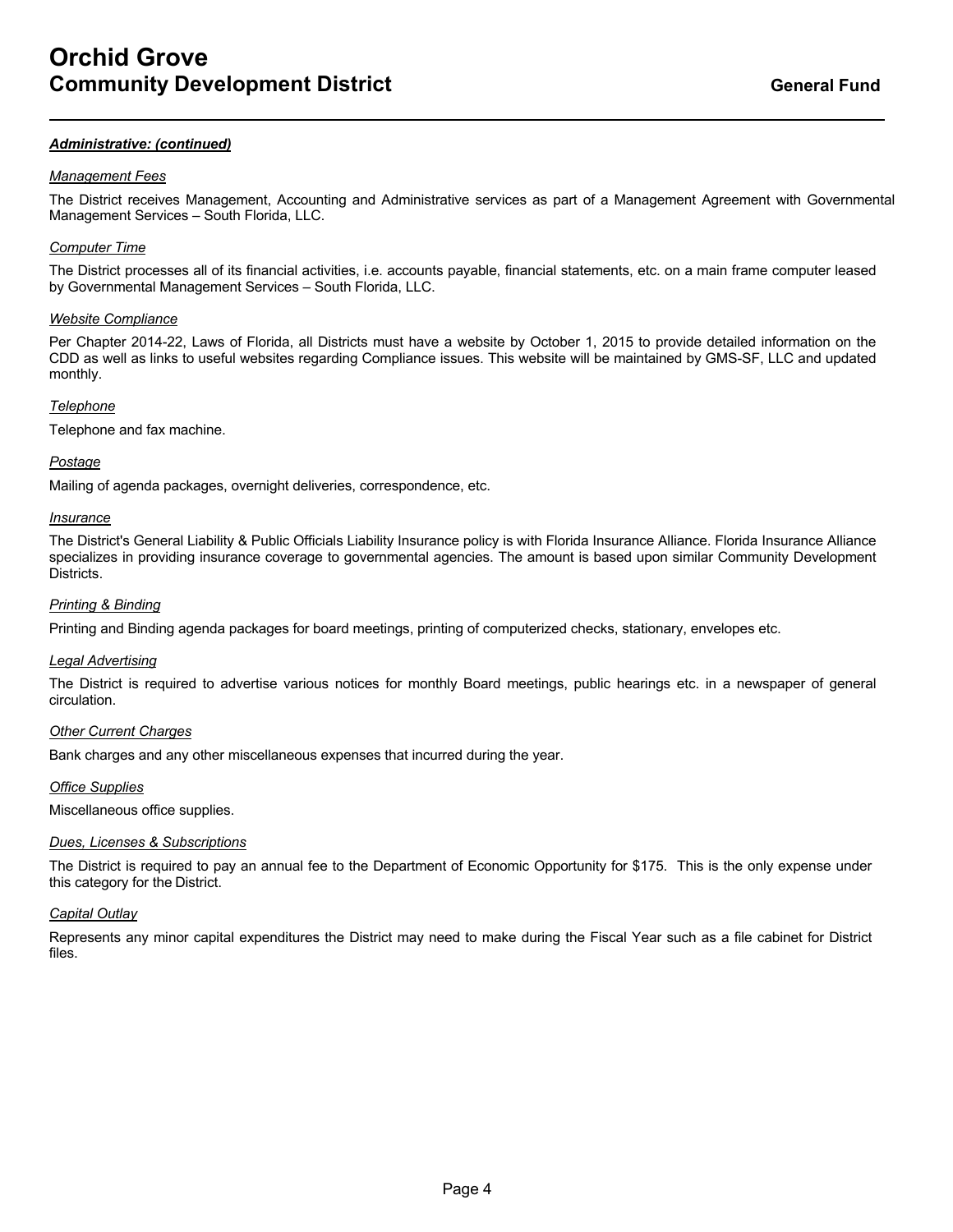### *Field:*

#### *Management*

The District has a contract with GMS, S. FL for the everyday management of the community.

#### *FPL-Electric Lift Stations A/B*

The District has two lift stations at 649 S Cypress Road which Florida Power & Light supply electric to, currently operating at 100% and Decorative lights throughout the District.

#### *FPL-Lighting Agreements (20yrs)*

The District has a lighting facility at 651 S. Cypress Rd. Phase 1 which Florida Powers & Light supply electric to, with a 20yr contract at \$390.00 per month.

The District has a lighting facility at 651 S. Cypress Rd. Phase 2 which Florida Powers & Light supply electric to, with a 20yr contract at \$865.00 per month.

The District has a Decorative Lights at 651 SW  $1^{\circ}$  Avenue which on average is \$1,066. Per month.

The District will also be adding new lights throughout the year which will run about another \$15,000 in electrical expenses.

#### *Lift Station/Lake Maintenance*

The District currently contracts with Allstate Resource Management for Lake Maintenance. The contract is \$348 per month. In addition, the District contracts with Pump Station Maintenance for Lift Station Service, the contact is \$220 per month per lift station.

#### *Contingency*

Unscheduled repairs and maintenance to the District's Facilities throughout the community.

#### *Capital Outlay*

Represents any minor capital expenditures the District may need to make during the Fiscal Year such as a file cabinet for District files.

### *Clubhouse Operation and Maintenance:*

#### *Management*

The District has a contract with Castle Management for the everyday management of the community.

### *Clubhouse Attendant*

The District has a contract with Castle Management for club attendants.

#### *Insurance*

The District's General Liability, Property and Flood Insurance policy is with Florida Insurance Alliance. Florida Insurance Alliance specializes in providing insurance coverage to governmental agencies. The amount is based upon similar Community Development Districts.

#### *Water Utilities*

The City of Pompano Beach supplies Water/Sewer services to the District.

#### *Electric Utilities*

Florida Power and Light supplies the District with electrical services.

#### *Security*

The District reimburses Orchid Grove Association \$1,600 for security services to the Clubhouse.

#### *Cable/Wi-Fi/Alarm*

The District pays TEM System for the gate house cloud subscription.

#### *Pool Maintenance*

The District has a contract with B&B Pools, Inc. for the maintenance of the pool.

#### *Landscape Maintenance – Clubhouse*

The District reimburses a portion to the Orchid Grove Association for the maintenance of the landscape around the Clubhouse.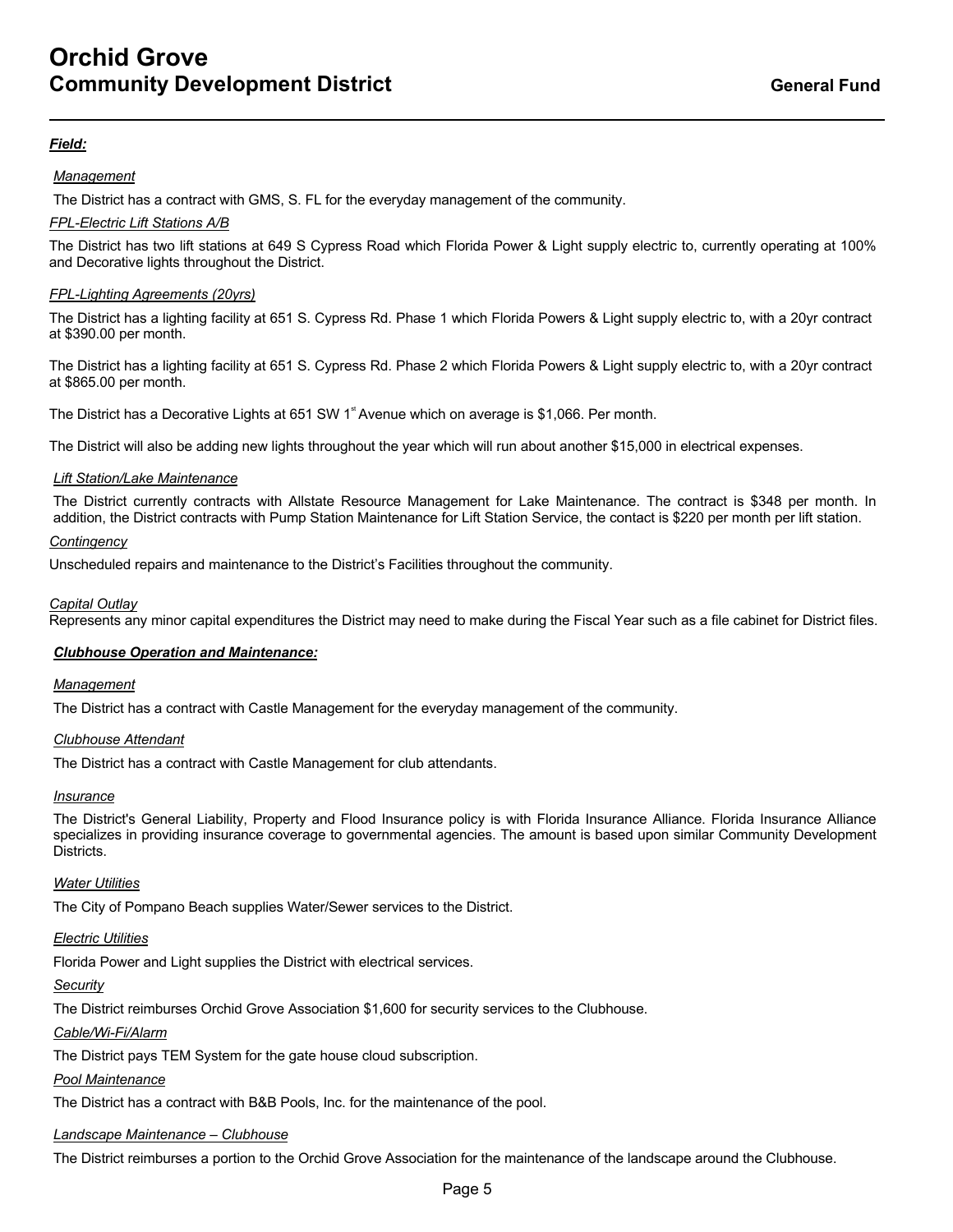#### *Clubhouse Operation and Maintenance: (continued*

#### *Plant Replacement/Mulch*

The District has a contract with B&R Industries, Inc. for plant replacement and mulch replacing around the Clubhouse.

#### *Building Supplies Maintenance*

These are expenses are related to the supplies and maintenance of the Clubhouse.

#### *Fitness Equipment*

The District has a contract with The Fitness Solution, Inc. for the maintenance of fitness equipment in the Clubhouse.

### *Repair and Replacement* Regular maintenance and replacements

*Miscellaneous Maintenance* Unscheduled maintenance and repairs.

#### *Capital Outlay*

Represents any minor capital expenditures the District may need to make during the Fiscal Year such as a file cabinet for District files.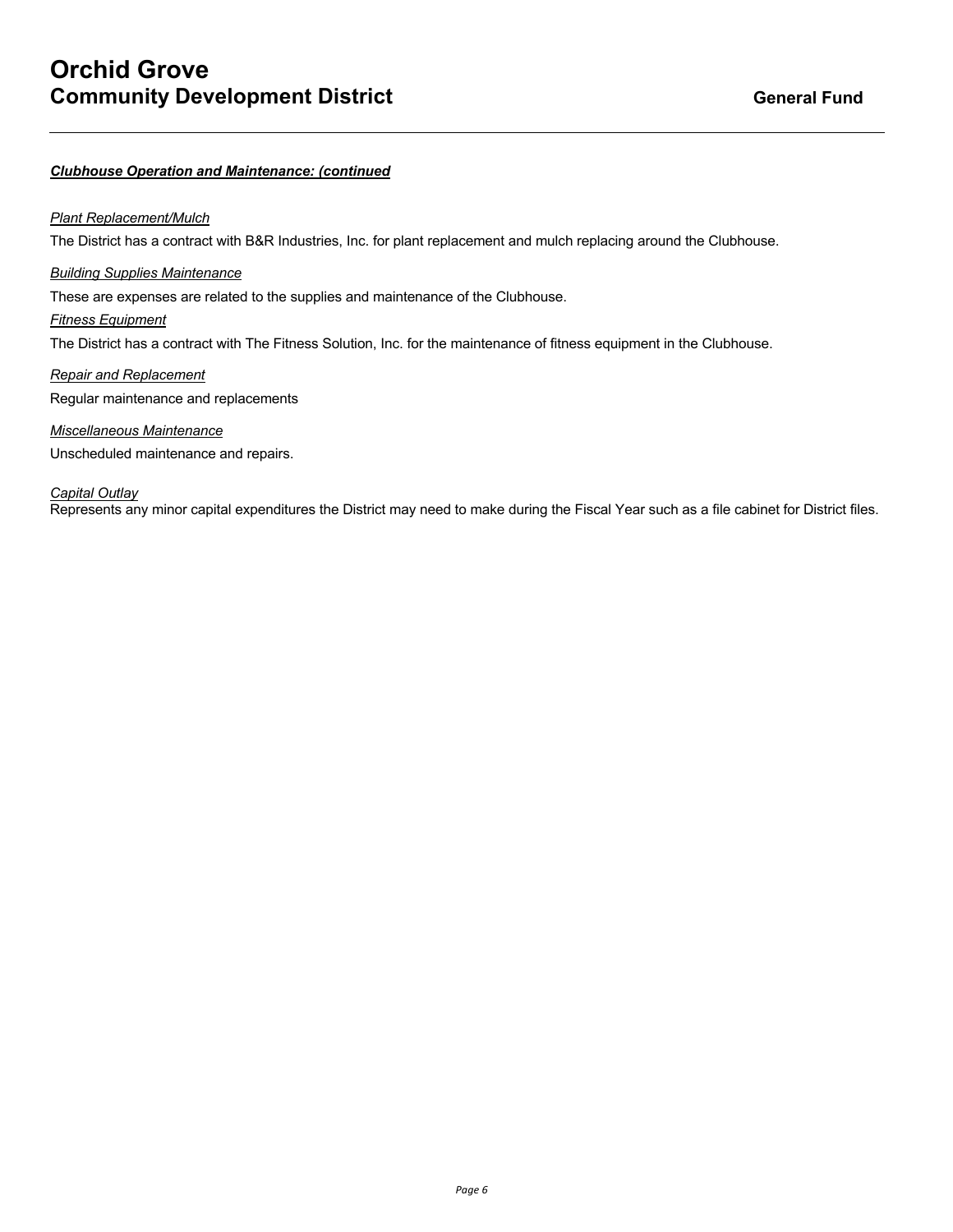# **Orchid Grove**<br> **Community Development District**<br> **Community Development District**<br> **Community Development District**

**Series 2013 Special Assessment Revenue Bonds** 

| <b>Description</b>                    | FY2022<br>Adopted<br><b>Budget</b> | Actual<br>thru<br>2/28/22 | Projected<br><b>Next</b><br><b>7 Months</b> | Total<br>Projected at<br>9/30/22 | FY2023<br>Proposed<br><b>Budget</b> |
|---------------------------------------|------------------------------------|---------------------------|---------------------------------------------|----------------------------------|-------------------------------------|
| Revenues:                             |                                    |                           |                                             |                                  |                                     |
| <b>Special Assessments</b>            | \$93,986                           | \$91,964                  | \$2,022                                     | \$93,986                         | \$93,986                            |
| Interest Income                       | \$0                                | \$2                       | \$0                                         | \$2                              | \$0                                 |
| Carry Forward Surplus <sup>(1)</sup>  | \$37,853                           | \$42,116                  | \$0                                         | \$42,116                         | \$40,826                            |
| <b>Total Revenues</b>                 | \$131,839                          | \$134,082                 | \$2,022                                     | \$136,104                        | \$134,812                           |
| <b>Expenditures</b>                   |                                    |                           |                                             |                                  |                                     |
| Series 2013                           |                                    |                           |                                             |                                  |                                     |
| Interest - 11/1                       | \$15,139                           | \$15,139                  | \$0                                         | \$15,139                         | \$14,066                            |
| Interest - 5/1                        | \$15,139                           | \$0                       | \$15,139                                    | \$15,139                         | \$14,066                            |
| Principal - 5/1                       | \$65,000                           | \$0                       | \$65,000                                    | \$65,000                         | \$65,000                            |
| <b>Total Expenditures</b>             | \$95,278                           | \$15,139                  | \$80,139                                    | \$95,278                         | \$93,133                            |
| <b>Excess Revenues/(Expenditures)</b> | \$36,562                           | \$118,943                 | (\$78,117)                                  | \$40,826                         | \$41,680                            |

Carry Forward Surplus is Net of the Reserve Fund Requirement.<sup>(1)</sup> 11/1/2023 **11/1/2023** Interest \$12,994<br>\$787,500 11/1/2023 Principal

|                              |       |                     | FY2023      |
|------------------------------|-------|---------------------|-------------|
| Net Assessments              |       |                     | \$93,985.98 |
| Plus Tax Collector Fees (2%) |       |                     | \$1,999.70  |
| Plus Discounts (4%)          |       |                     | \$3,999.40  |
| <b>Gross Assessments</b>     |       |                     | \$99,985.08 |
| No. of Units                 |       |                     | 428         |
|                              | Units | Per Unit Assessment | Total       |
| TH-Park (OK)                 | 157   | \$233.61            | \$36,676.77 |
| TH-Park (OH)                 | 41    | \$233.61            | \$9,578.01  |
| TH-City (OM)                 | 75    | \$233.61            | \$17,520.75 |
| TH-City (OI)                 | 41    | \$233.61            | \$9,578.01  |
| TH-Lakes (OL)                | 83    | \$233.61            | \$19,389.63 |
| TH-Lakes (OL)                | 18    | \$233.61            | \$4,204.98  |
| TH-Lakes (OJ)                | 13    | \$233.61            | \$3,036.93  |
| Total                        | 428   |                     | \$99.985.08 |

11/1/2023 Principal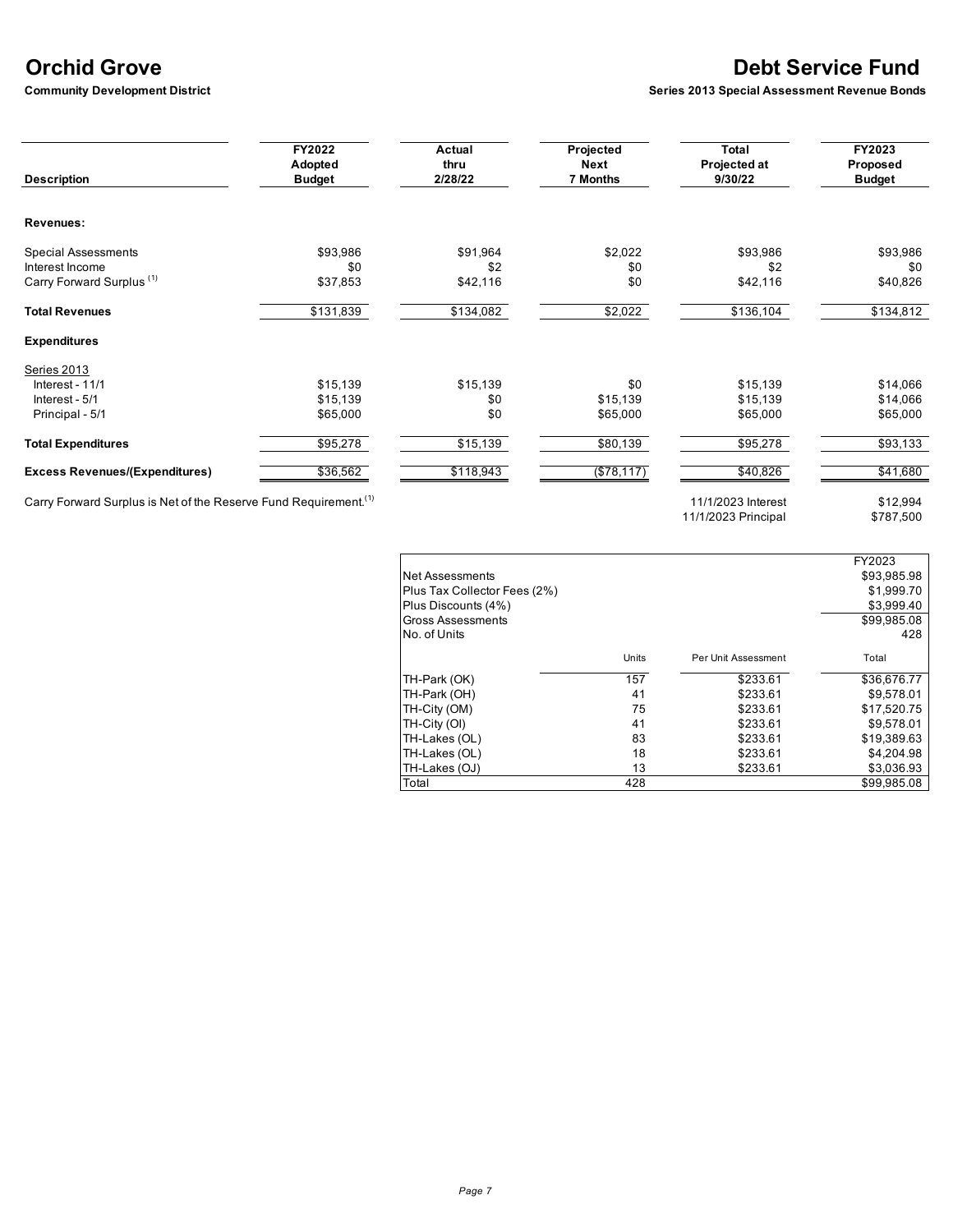**Community Development District <b>Amortization Schedule Amortization Schedule** 

|             | <b>PRINCIPAL</b> |             |                 |                  |                |
|-------------|------------------|-------------|-----------------|------------------|----------------|
| <b>DATE</b> | <b>BALANCE</b>   | <b>RATE</b> | <b>INTEREST</b> | <b>PRINCIPAL</b> | <b>TOTAL</b>   |
| 01-Nov-13   | \$1,352,500.00   | 3.300%      | \$22,316.25     | \$0.00           | \$22,316.25    |
| 01-May-14   | \$1,352,500.00   | 3.300%      | \$22,316.25     | \$50,000.00      | \$93,807.50    |
| 01-Nov-14   | \$1,302,500.00   | 3.300%      | \$21,491.25     | \$0.00           |                |
| 01-May-15   | \$1,302,500.00   | 3.300%      | \$21,491.25     | \$50,000.00      | \$92,157.50    |
| 01-Nov-15   | \$1,252,500.00   | 3.300%      | \$20,666.25     | \$0.00           | \$20,666.25    |
| 01-May-16   | \$1,252,500.00   | 3.300%      | \$20,666.25     | \$50,000.00      |                |
| 01-Nov-16   | \$1,202,500.00   | 3.300%      | \$19,841.25     | \$0.00           | \$90,507.50    |
| 01-May-17   | \$1,202,500.00   | 3.300%      | \$19,841.25     | \$55,000.00      |                |
| 01-Nov-17   | \$1,147,500.00   | 3.300%      | \$18,933.75     | \$0.00           | \$93,775.00    |
| 01-May-18   | \$1,147,500.00   | 3.300%      | \$18,933.75     | \$55,000.00      |                |
| 01-Nov-18   | \$1,092,500.00   | 3.300%      | \$18,026.25     | \$0.00           | \$91,960.00    |
| 01-May-19   | \$1,092,500.00   | 3.300%      | \$18,026.25     | \$55,000.00      |                |
| 01-Nov-19   | \$1,037,500.00   | 3.300%      | \$17,118.75     | \$0.00           | \$90,145.00    |
| 01-May-20   | \$1,037,500.00   | 3.300%      | \$17,118.75     | \$60,000.00      |                |
| 01-Nov-20   | \$977,500.00     | 3.300%      | \$16,128.75     | \$0.00           | \$93,247.50    |
| 01-May-21   | \$977,500.00     | 3.300%      | \$16,128.75     | \$60,000.00      |                |
| 01-Nov-21   | \$917,500.00     | 3.300%      | \$15,138.75     | \$0.00           | \$91,267.50    |
| 01-May-22   | \$917,500.00     | 3.300%      | \$15,138.75     | \$65,000.00      |                |
| 01-Nov-22   | \$852,500.00     | 3.300%      | \$14,066.25     | \$0.00           | \$94,205.00    |
| 01-May-23   | \$852,500.00     | 3.300%      | \$14,066.25     | \$65,000.00      |                |
| 01-Nov-23   | \$787,500.00     | 3.300%      | \$12,993.75     | \$787,500.00     | \$879,560.00   |
|             |                  | Total       | \$292,833.75    | \$1,252,500.00   | \$1,545,333.75 |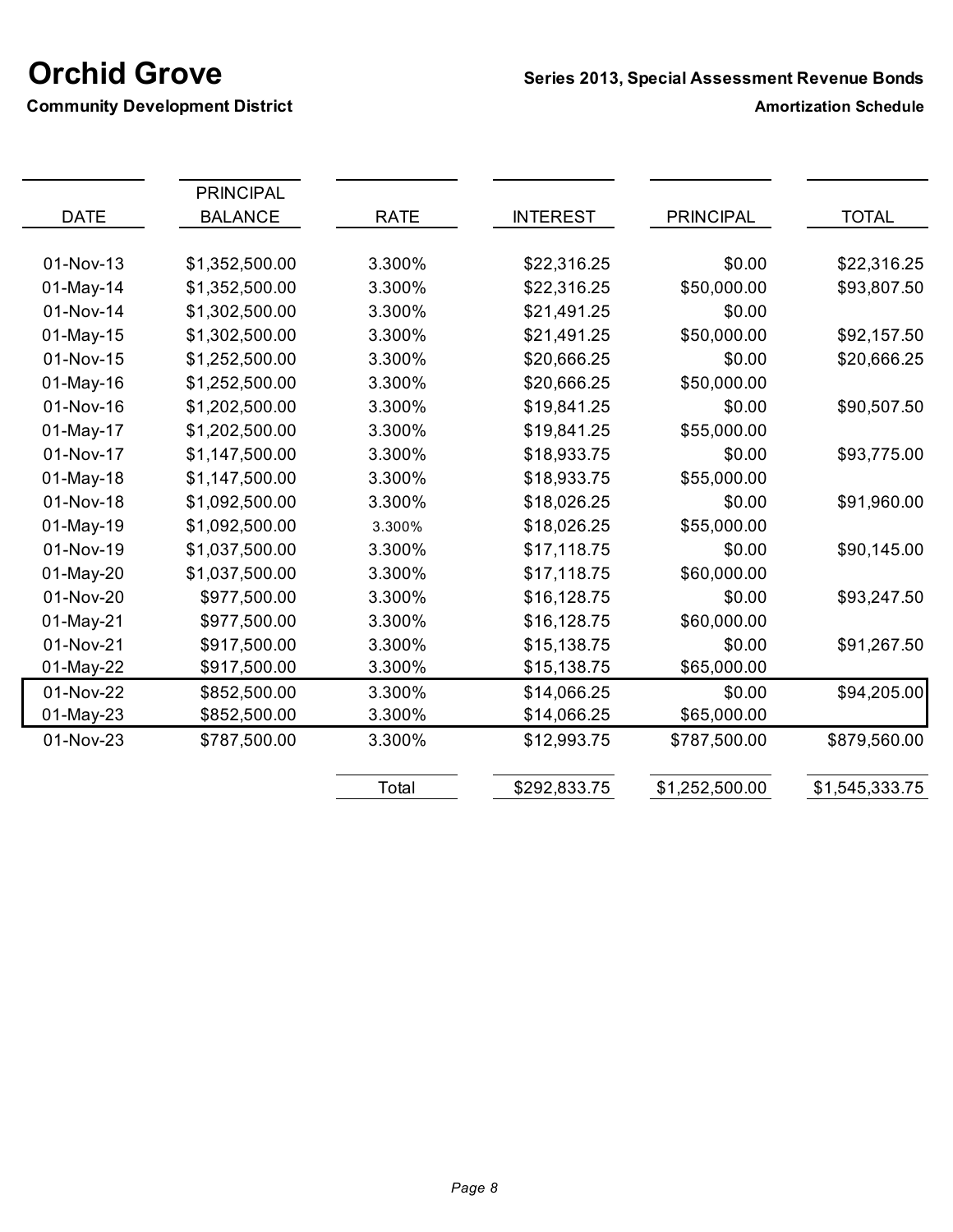# **Orchid Grove**<br> **Community Development District**

#### **Community Development District Debt Service Fund Series 2015 Special Assessment Refunding Bonds**

|                                                                                                             | 7 Months                         | 9/30/22   | <b>Budget</b>    |
|-------------------------------------------------------------------------------------------------------------|----------------------------------|-----------|------------------|
|                                                                                                             |                                  |           |                  |
| \$434,752                                                                                                   | \$9,558                          | \$444,311 | \$444,311        |
| \$206,311                                                                                                   | \$0                              | \$206,311 | \$0<br>\$201,598 |
| \$641,089                                                                                                   | \$9,584                          | \$650,673 | \$645,909        |
|                                                                                                             |                                  |           |                  |
|                                                                                                             |                                  |           |                  |
| \$114,288                                                                                                   | \$250                            | \$114,538 | \$109,588        |
| \$0                                                                                                         | \$114,538                        | \$114,538 | \$109,588        |
| \$0                                                                                                         | \$220,000                        | \$220,000 | \$225,000        |
| \$114,288                                                                                                   | \$334,788                        | \$449,075 | \$444,175        |
| \$526,802                                                                                                   | (\$325,203)                      | \$201,598 | \$201,734        |
| \$444,311<br>\$0<br>\$205,092<br>\$649,403<br>\$114,538<br>\$114,538<br>\$220,000<br>\$449,075<br>\$200,328 | 2/28/22<br><b>Budget</b><br>\$26 | \$26      | \$52             |

Carry Forward Surplus is Net of the Reserve Fund Requirement.<sup>(1)</sup> 11/1/2023 Interest \$104,525

|                              |       |                     | FY2023    |
|------------------------------|-------|---------------------|-----------|
| <b>Net Assessments</b>       |       |                     | \$444.311 |
| Plus Tax Collector Fees (2%) |       |                     | \$9,453   |
| Plus Discounts (4%)          |       |                     | \$18,907  |
| <b>Gross Assessments</b>     |       |                     | \$472,671 |
| No. of Units                 |       |                     | 428       |
|                              | Units | Per Unit Assessment | Total     |
| TH-Park (OK)                 | 157   | \$1.050.86          | \$164.985 |
| TH-Park (OH)                 | 41    | \$1.016.45          | \$41.674  |
| TH-City (OM)                 | 75    | \$1,131.35          | \$84,851  |
| TH-City (OI)                 | 41    | \$1,069.97          | \$43,869  |
| TH-Lakes (OL)                | 83    | \$1,207.37          | \$100.212 |
| TH-Lakes (OL)                | 18    | \$1,207.37          | \$21,733  |
| TH-Lakes (OJ)                | 13    | \$1,180.54          | \$15,347  |
| Total                        | 428   |                     | \$472,671 |